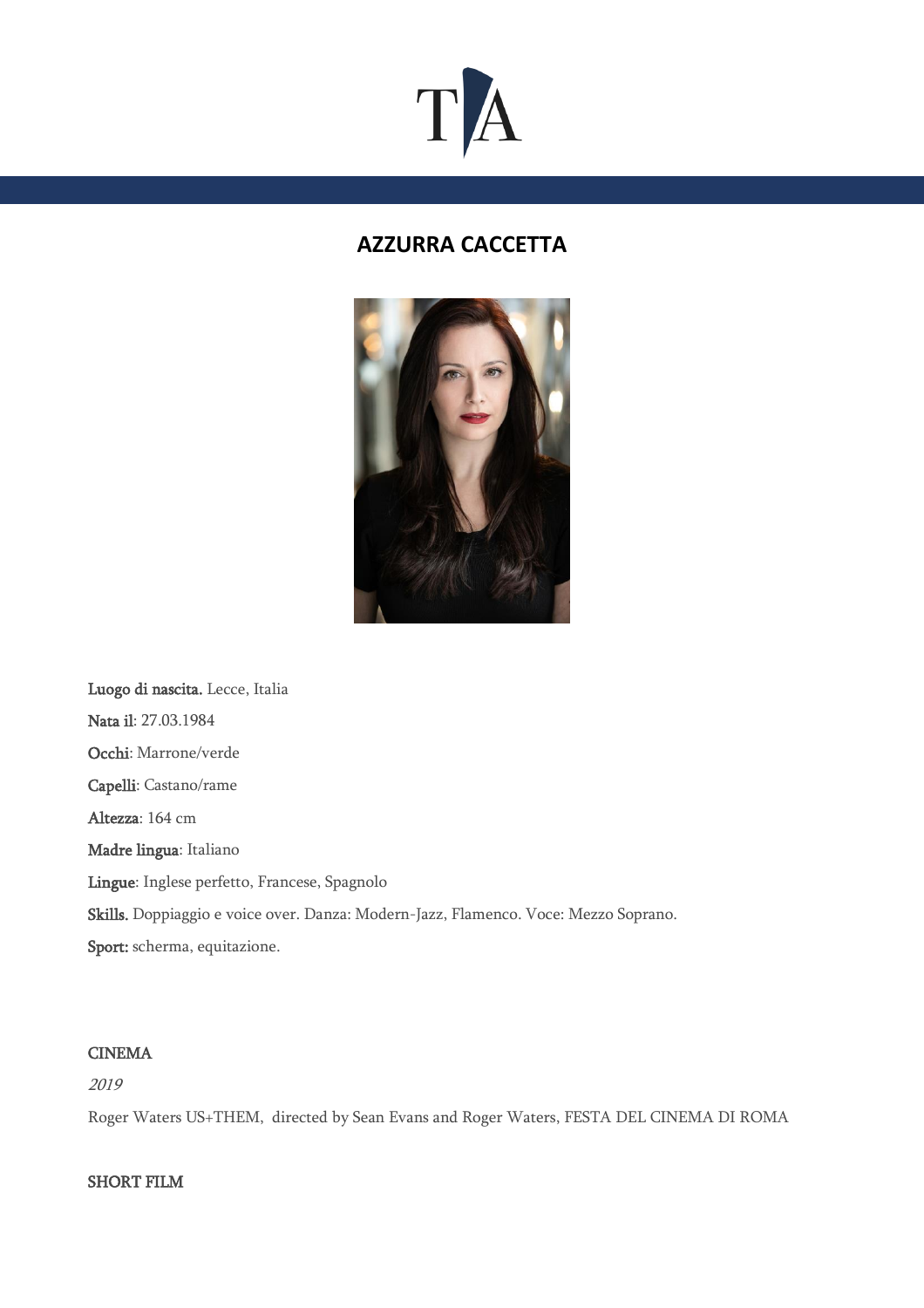## 2017

THE LAST REFUGEE, Grasshopper Film, directed by Roger Waters and Sean Evans WAIT FOR HER, Grasshopper Film, directed by Roger Waters and Sean Evans NOTHING TO LOSE, Feasible Films Ltd, directed by Toby Reisz

## 2014

THE EXPIRATION, Lotus Productions Ltd, directed by Lotus Hannon

#### 2013

BUNNY, Trivista Pictures, directed by Adam Awni

## **TELEVISIONE**

2007 MEDICINA GENERALE, Rai 1, diretto da Renato de Maria DOPPIAGGIO 2018-19

Dubbing, THE JOJO & BOWBOW SHOW SHOW, Nickelodeon Italia

Dubbing, LES MILLS, Les Mills International

#### 2015-2019

Voiceover for Corporate videos, Documentaries, E-learning training projects and Commercials

# PUBBLICITÀ

2017 Mum, GRID ALTERNATIVES, NFTS, Olivier Forest

#### 2015

Girlfriend/Vampire, VIASAT FILM HITS, MTG Creative, Paul Hammond

# **TEATRO**

2019

Opera, Flamenco dancer, LA TRAVIATA, Royal Opera House, Richard Eyre

#### 2017

Opera, Dancing Vixen/Terinka, THE CUNNING LITTLE VIXEN, Britten Theatre-RCM, Daniel Slater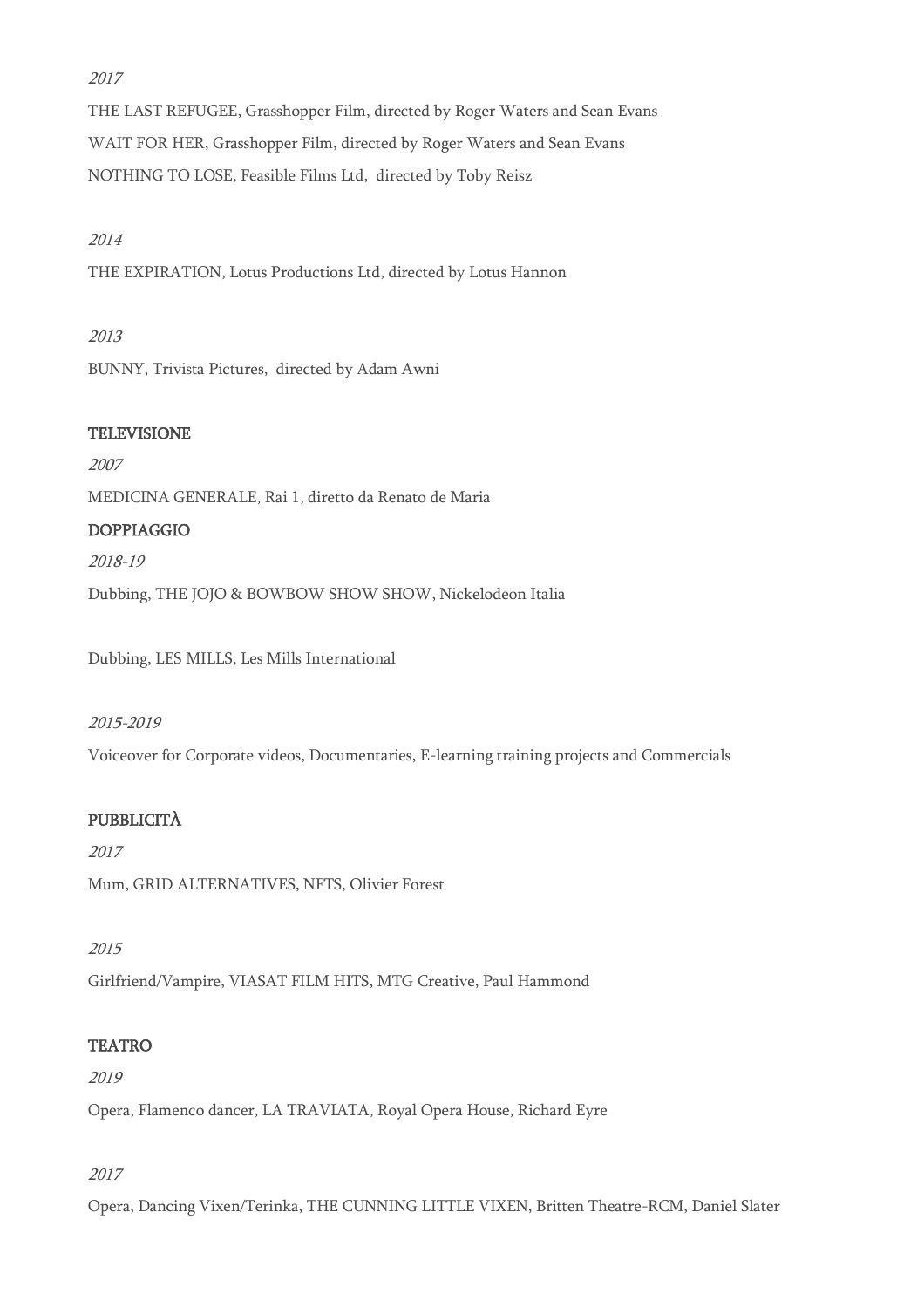#### 2015

Opera, Manuelita, CARMEN, English National Opera, Calixto Bieito

Contemporary Circus, Dancer, CIRQUE DE LUMIÈRE, Incandescence, Fleur Davison

#### 2014

Costume Design Show, The Queen of the Night, LONDON COLLEGE OF FASHION MA, Liana Nyquist Opera, The Shaman (dancer), OTELLO, English National Opera, David Alden

#### 2013

Comedy, Marie Céleste/Stotesbury, NUDE WITH VIOLIN, Logos Theatre Co, Bryan Hands Musical Theatre, Candy, TELL HELL I AIN'T COMIN', VLM Entproductions

#### 2012

Contemporary Dance, Dancer, GISELLE, Botega Dance Company Italian Tour, Enzo Celli

#### 2009

Musical Theatre, Marie Antoinette's Maid/Ensemble, LADY OSCAR, Diverbia et Cantica, Andrea Palotto

Comedy, The Homeless (Lead), MA IL CIELO È SEMPRE PIÙ BLU, Teatro della Cometa, Claudio Boccaccini

#### 2008

Musical Comedy, Dancer, EPIDEMIA, N. Manfredi Theatre Rome, Claudio Boccaccini

Musical Theatre, Ensemble, FAUST, Musikohl, Claudio Boccaccini

#### 2007

Opera, Dancer, IL SIGNOR BRUSCHINO, National Academy Santa Cecilia, Daniele Abbado

#### 2005

Opera, Dancer, RISE AND FALL OF THE CITY OF MAHAGONNY, Opera House Rome, Daniele Abbado

#### FORMAZIONE

The Actors Centre, Screen Acting and Meisner Technique workshops

Capital Screen Arts, Screen Acting advanced course